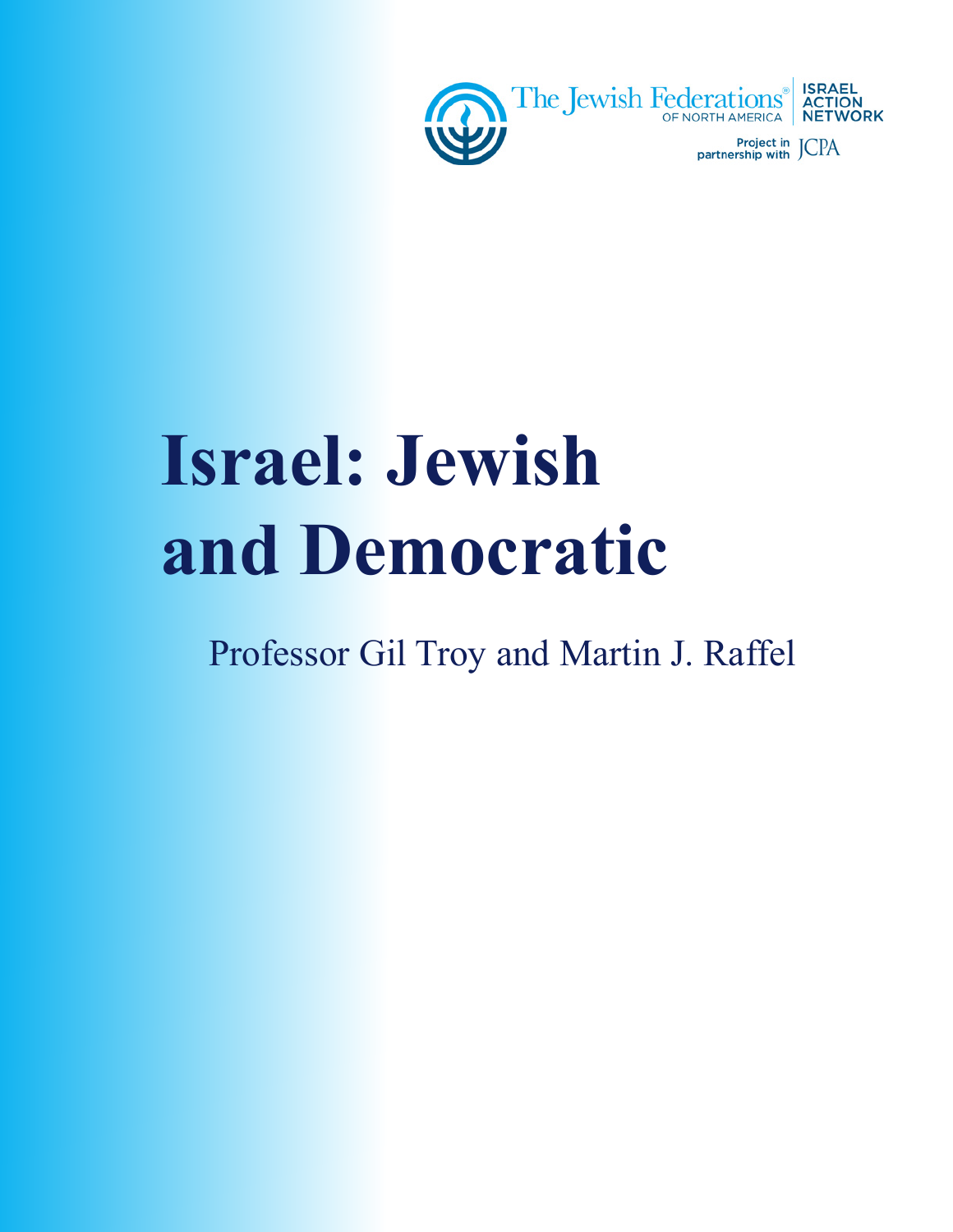#### **Introduction**

The moral and legal right of the Jewish people to national self-determination in its historic homeland has been challenged by rejectionists in the Arab world and anti-Zionists in the West since the beginning of the Zionist movement. A concerted assault on Israel's legitimacy, the effort to paint Israel as the new apartheid South Africa, was launched by a global network of Arab and Western NGOs at the UN's World Conference against Racism, Racial Intolerance and Xenophobia in Durban in 2001.

In recent years, the idea that there is something inherently contradictory between Israel's identity as both Jewish and democratic has begun to penetrate into mainstream academic and journalistic circles. While democracies often have to balance different ideals, such as liberty and equality, Israel's critics are using whatever tensions they see between "Jewish" and "democratic" ideals to question Israel's very right to exist in its current form. There is a wealth of existing material that persuasively refutes this specious allegation, including books and monographs (see list at the end). Nevertheless, we concluded that a shorter document, more accessible to those directly facing the assault on Israel's legitimacy in communities and on campuses, was needed. What follows is an attempt to provide answers to commonly asked questions that will enable both community and campus activists to confront this issue with confidence and integrity.

We will explain that:

- Being Jewish is not merely a religious category like Christianity or Islam; it also means belonging to a people with a culture, language, shared history and national identity, and in that respect is more akin to Italian, Irish or Polish identity. ►
- The deep connection between the Jewish people and the Land of Israel remained unbroken through the millennia, and found natural expression through the modern Zionist movement, providing a moral underpinning for the establishment of the State of Israel. ►
- The moral right of the Jewish people to national self-determination in Israel has received widespread international legitimacy, not only through the British Mandate for Palestine, but also at the United Nations and in formal recognition by the overwhelming majority of the world's nations. ►
- Israel's Law of Return, which permits Jews to acquire automatic Israeli citizenship, is consistent with many other states' immigration laws that offer preference to certain ethnic groups and with the requirements of the International Convention on the Elimination of all Forms of Racial Discrimination. ►
- The existence of a sizable minority of mostly Arab non-Jews in Israel creates certain tensions and ambiguities. But, as in other Western states with majority and minority ethnic groups, Israel is striving to be both the nation state of the Jewish people and a state that treats all its citizens based on the principle of nondiscrimination. ►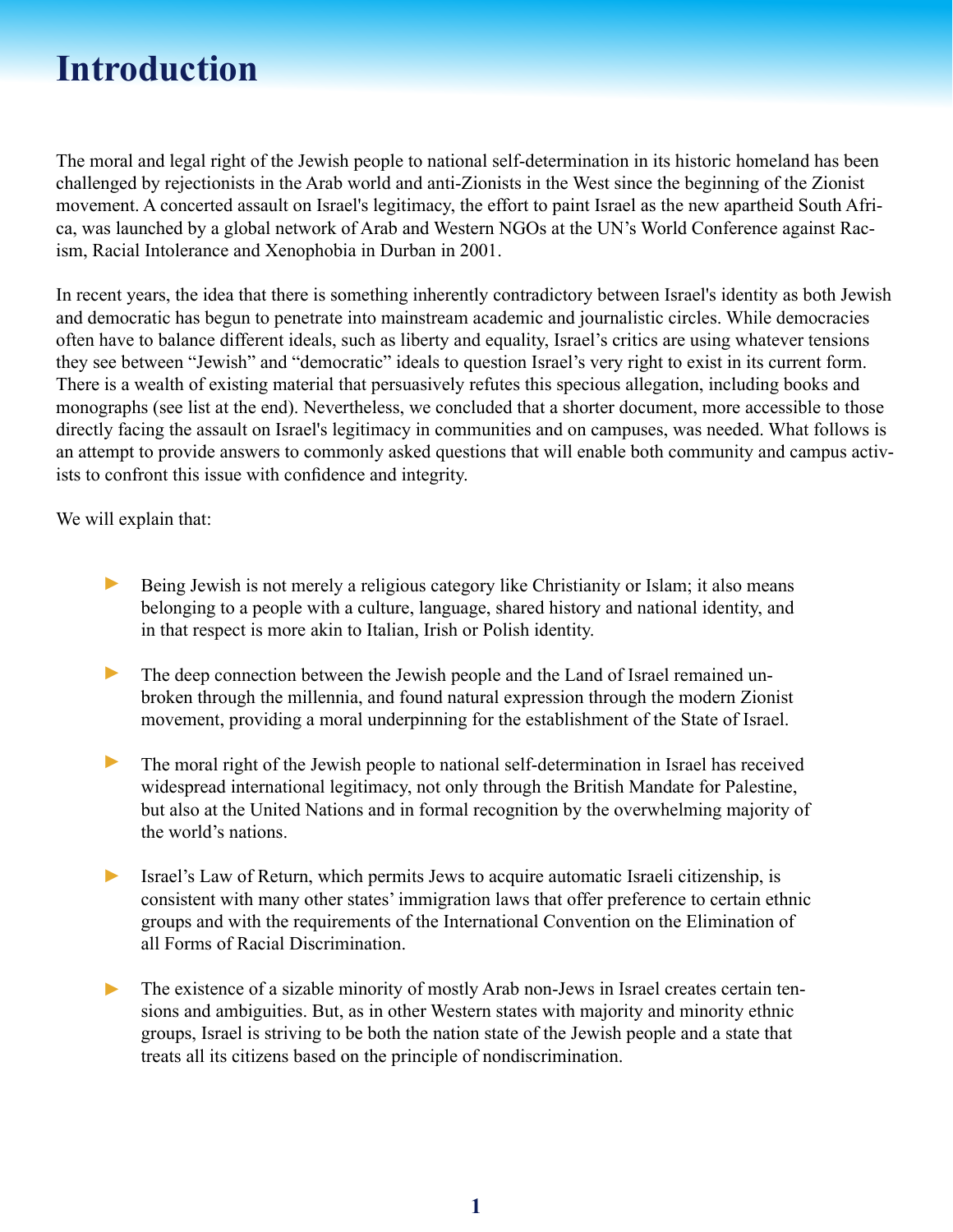# **I. Are Jews a Religious or National Group?**

The answer to the question: "Are Jews a religious or national group" is yes. One of the great identity anomalies for modern North American Jews today is that while so many define Judaism as their religion, surveys show that most modern Jews do not follow the Jewish religion scrupulously. However, these "non-religious" Jews -- in traditional terms -- are deeply Jewish, precisely because Jewish identity is about belonging to a people, nationally, ethnically, culturally, historically, and spiritually.

In a modern world characterized by warm relations with Christians, frequent discussion of the "Judeo-Christian ethic" treats Judaism as a parallel religion to Christianity. And while Judaism and Christianity do have many Biblical values in common, the Jewish peoplehood dimension has no parallel in Christianity.

Wherever you start the story of Judaism, that peoplehood dimension exists. In *B'reisheit*, Genesis Chapter 12, when God makes Abram (Abraham), God's covenant is based on Abraham leaving his "father's house" and going to the Promised Land where, "I will make of you a great *nation*," is not just a religion. The exodus from Egyptian slavery that Jews celebrate on Passover every year also constitutes a great moment of national liberation and spiritual redemption. In fact, the Jews became a people on leaving Egypt and only learned the basic tenets of the Jewish religion, meaning Judaism, weeks later when receiving the Ten Commandments at Mount Sinai. And when Ruth the Moabite joins up with her mother-in-law Naomi, she says in 1:16, "your people will be my people," (*amech ami*) even before she says, "your God, will be my God." Similarly, the Western Wall is both a sacred remnant linking us to the Holy Temple, and a national shrine, representing the Jewish people's devastating defeat after the Temple's destruction, followed 1,900 years later by Israel's restoration.

For millennia, living in *Eretz Yisrael*, the land of Israel, or dwelling among other nations as a "people apart" in exile, Jews viewed themselves as believing in a particular religion and belonging to a particular people. But the welcome Jews started enjoying in Europe, and particularly in America in the modern world, confused many Jews -- and non-Jews - about Jews' status. In order to fit into Europe as enlightenment and nationalism grew in the 1800s, some Jews started calling Judaism a "religion," a concept that would have been too limiting and alien to their ancestors.

Central to the *Judenfrage* or "the Jewish Question" of the

**"Jews were, and are, a people bound by a common history, traced back three thousand years with a common culture and sense of destiny, a common land in Israel, and an overall sense of interconnectedness."**

late 1800s and early 1900s -- what to do with the Jews as a stateless people in a Europe of growing nation-states -- was the question. As one German anthropologist put it in 1903: *Was sind Juden*: "What are the Jews...Are they a religion, tribe, nation, people, race?" But even in liberal, democratic America, Jews were not just a community of faith like Christians, united only by a common theology. Jews were, and are, a people bound by a common history, traced back three thousand years with a common culture and sense of destiny, a common land in Israel, and an overall sense of interconnectedness. Even as they were born in other lands, learned other languages, and embraced other cultures outside of Israel, that sense of commonality remained -- and continued to define them.

Many Jewish thinkers began to appreciate Judaism's unique "combination of religion with nationality." This made Jewish nationalism less about "race and soil" at a time when many Western nationalists preferred that kind of rhetoric, and more about what one Zionist called, "a group professing a separate faith and bound in a mutual covenant to observe that faith." Rabbi Mordechai Kaplan, in his monumental 1934 book *Judaism as a Civilization*, emphasized culture and peoplehood over race or nationhood. This idea took off in the United States, as Americans began to appreciate cultural pluralism, moving beyond the melting pot to multiculturalism.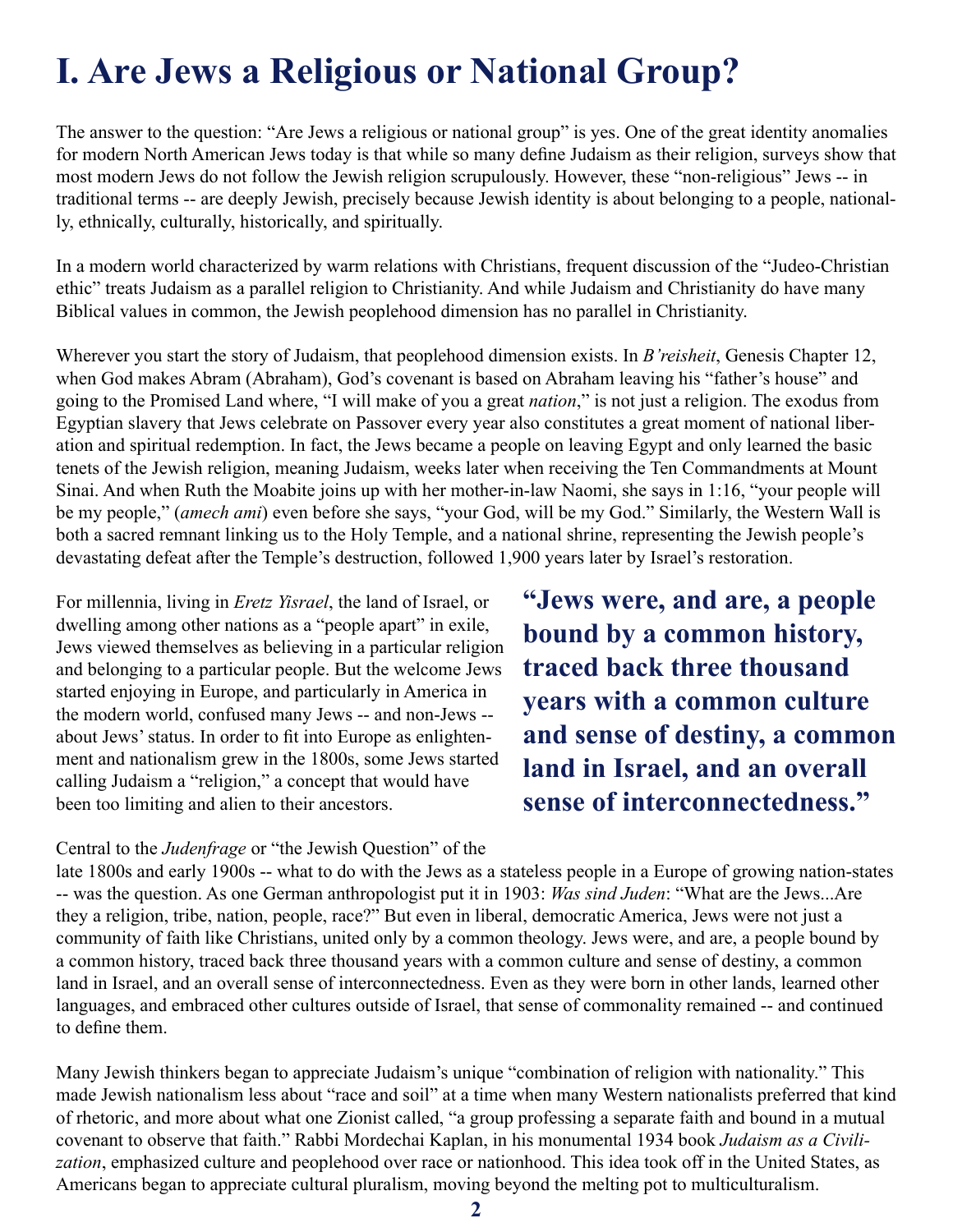Zionists usually conceived of the Jews as a people or a nation, as did many American Jews. "Peoplehood," which meant emphasizing a distinct ethno-cultural experience that could still be patriotic, allowed American Jews to find their own special place in the American pageant. Especially after the "Black Power" movement of the 1960s, which inspired many other American groups to assert their ethnic pride, Jews felt comfortable asserting themselves collectively as a people, amid the other celebrations of Polish-American Power and Irish-American Power and Italian-American Power.

This sense of peoplehood helps explains much about Jewish identity, including that intense family feeling and broad sense of solidarity connected to Jews, not just Judaism. Jewish history, Jewish culture, Jewish food, Jewish civilization, Jewish politics, all emphasize this sense of belonging to a tribe -- while trying to make the tribalism transcendent by tapping into a deep, ongoing spiritual, cultural, national, and ethical tradition.

## **II. What is Zionism and the Jewish Connection to the Land of Israel?**

Zionism, quite simply, is Jewish nationalism, or, more elaborately, the Jewish movement of national liberation, first to build and now perfect a Jewish democratic state in the Jewish people's ancestral homeland. This movement believes that *Am Yisrael*, the Jewish people, can find ultimate individual and collective fulfillment with a thriving, democratic, *Medinat Yisrael*, a State of Israel, in *Eretz Yisrael*, the Land of Israel.

Israel's centrality to Judaism and the Jewish people begins with the Bible, which developed a Jewish religion, a sense of solidarity, and a Jewish narrative rooted in the Land of Israel, the Promised Land. Great collective Jewish enterprises such as the Holy Temple and the great kingdoms, along with inspiring Jewish heroes like King David, King Solomon, the Prophetess Deborah and the Maccabees, illustrate the ongoing, Biblical and post-Biblical Israel connection. The fact that even when the majority of Jews did not live in Israel -- and there was always a Jewish presence there, especially in the four "holy cities" of Jerusalem, Safed, Tiberias, and Hebron -- they prayed toward Jerusalem, and called themselves in "exile," reflects the centrality of the land to the people. Today, so many Jewish holidays, values and laws remain tied to the land, emphasizing the deep connection between Judaism, the Jewish people and the Jewish homeland, Israel. Despite the destruction of the Second Temple in 70 CE and the subsequent dispersion, the Jewish people always sought to maintain its ties to the Land of Israel.

In so many ways, on so many levels, liberal democracy and Zionism spring from common sources. Both are modern movements, shaped by the Enlightenment and other intellectual currents of the eighteenth and nineteenth centuries, with central tenets rooted in the Bible. Just as it is hard to tell the story of Zionism without going back to "*lech lecha*," Abraham's charge in Genesis to "go forth" to a new land, meaning the land of Israel, it is hard to tell the story of how Western notions of equality and social justice developed without going back to the ethical precepts of the Torah, let alone to the crusading passion of the Prophets.

The contemporary stories of both Zionism and liberal democracy are intertwined with that great, defining, sometimes ennobling, and yes, sometimes cruel, but absolutely defining modern movement -- nationalism.

In the founder of the modern Zionist movement, Theodor Herzl, these three intellectual currents harmonized. This enlightened Viennese progressive is best remembered for jumpstarting Zionism in reaction to the anti-Semitism of the Dreyfus trial. Yet in his visionary 1896 book "The Jewish State," Herzl dreamed of the Jewish state as a liberal model for the world. "We shall live at last as free people on our own soil, and in our own homes peacefully die," Herzl wrote. "The world will be liberated by our freedom, enriched by our wealth, magnified by our greatness. And whatever we attempt there for our own benefit will redound mightily and beneficially to the good of all humanity."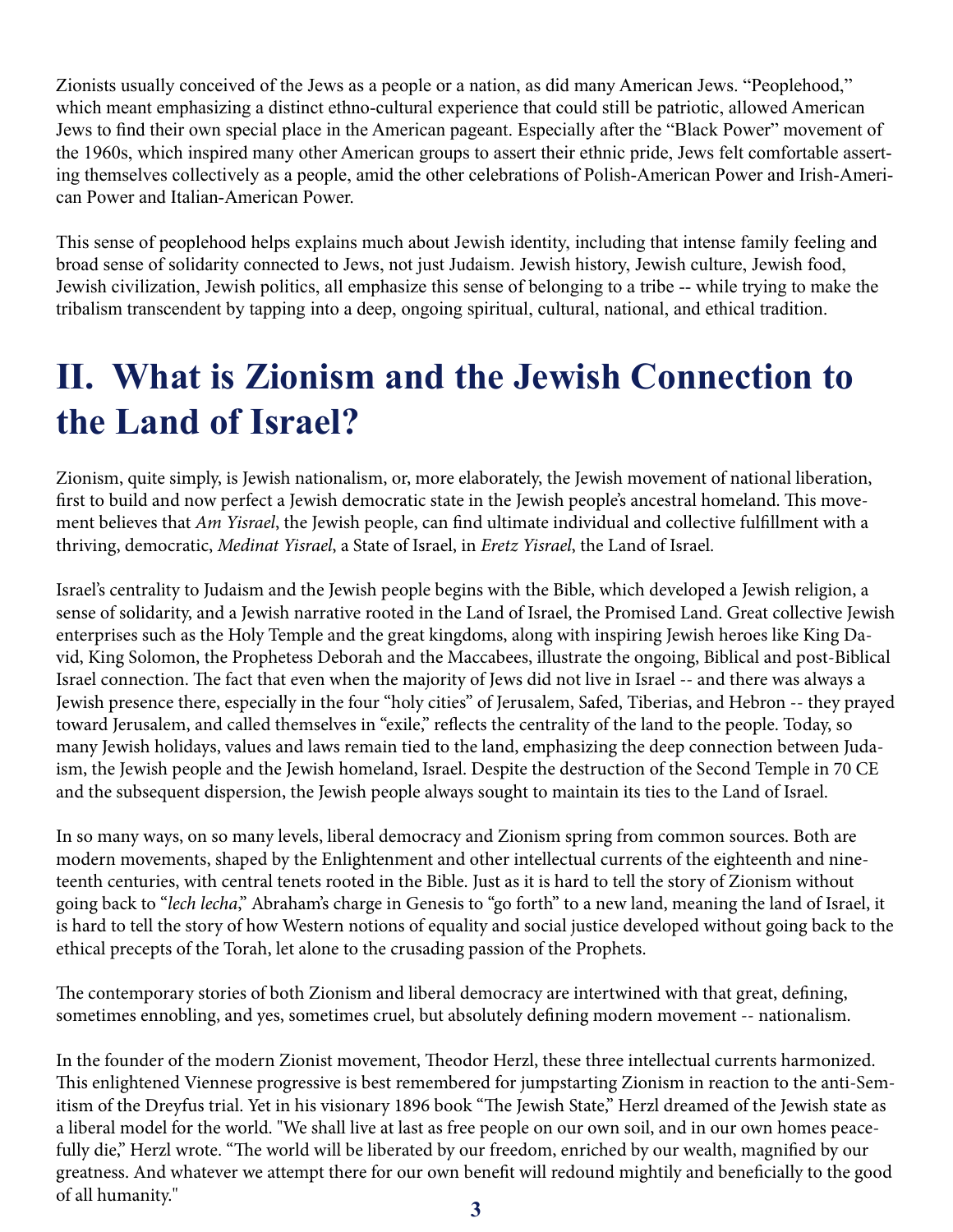In this passage, Herzl articulated the essential Zionist message that still holds true, and that echoes in the liberal nationalism of most Western nation states -- that only through self-determination can utopian ideals be achieved, that a community first must unite and protect itself before it can become a force for good.

Nationalism posits that the community is the best structure through which to implement high ideals -- sometimes out of broad conviction, sometimes out of sad necessity. There is, of course, a rich, ongoing debate about how to balance universalism and particularism. But it is very odd that often the same anti-Zionist forces that go out of their way to celebrate Palestinian nationalism insist on negating Zionism. Mutual respect for each people's collective sense of self is a better approach. Sidestepping the entire debate about the historic origins of Jewish or Palestinian nationalism, many modern scholars accept Benedict Anderson's notion of nationalism as an "imagined community," meaning that nationalism reflects a people's sense of its past, which often is a mix of history and legend, laced with romance and folklore. Whether you accept that definition -- or embrace Professor Irwin Cotler's notion of the Jews as the original aboriginal peoples, still developing the same culture, still tied to the same land, still cherishing the same language, Hebrew, after thousands of years, the legitimacy of Jewish nationalism is clear. Moreover, when we look around the world today, and see that the United Nations reflects the fact that nationalism is the way countries and peoples are defined, it is unjust to single out Jewish nationalism, meaning Zionism, as the only illegitimate form of nationalism.

Just as Betty Friedan was not the only feminist in the 1960s, Herzl was not the only Zionist in the nineteenth century. Zionism was a many-splendored thing, a broad, rollicking conversation attempting to create the perfect ideological mix of Judaism, nationalism, liberalism, idealism, rationalism, socialism, and capitalism. Zionism was a bold experiment to realize these ideals, and often entailed a rejection of the status quo. These were visionary, sometimes doctrinaire, intellectual pioneers, trying to fix all the evils of the world while making the desert bloom.

Israel's proclamation of independence from 1948 also illustrates the dream of building a happy marriage between Zionism and liberal democracy in the land of Israel, offering a model of how nationalism can be a force for good in the world. In reading these words, David Ben-Gurion ping-ponged from universalism to particularism, demonstrating just how intertwined the two concepts were, and how expansive, ambitious and progressive the Zionist dream could be. "*Eretz-Israel*" [(Hebrew) -- the Land of Israel, Palestine] was the birthplace of the Jewish people," he began. "Here their spiritual, religious and political identity was shaped. Here they first attained

 **"Zionism was a many-splendored thing, a broad, rollicking conversation attempting to create the perfect ideological mix of Judaism, nationalism, liberalism, idealism, rationalism, socialism, and capitalism."**

to statehood, created cultural values of national and universal significance and gave to the world the eternal Book of Books." Attempting to build a broad, appealing, ideological infrastructure based on what experts now call "civic nationalism" on its admittedly "ethnic" base, Ben Gurion declared: "The State of Israel will be open for Jewish immigration and for the Ingathering of the Exiles; it will foster the development of the country for the benefit of all its inhabitants; it will be based on freedom, justice and peace as envisaged by the prophets of Israel; it will ensure complete equality of social and political rights to all

its inhabitants irrespective of religion, race or sex; it will guarantee freedom of religion, conscience, language, education and culture; it will safeguard the Holy Places of all religions; and it will be faithful to the principles of the Charter of the United Nations."

Of course, no nation is perfect -- or able to fulfill all its ideals all the time. Israelis acknowledge that they are still trying to get it right and are still pushing for the State to fulfill its highest ideals. The Zionist project -- like all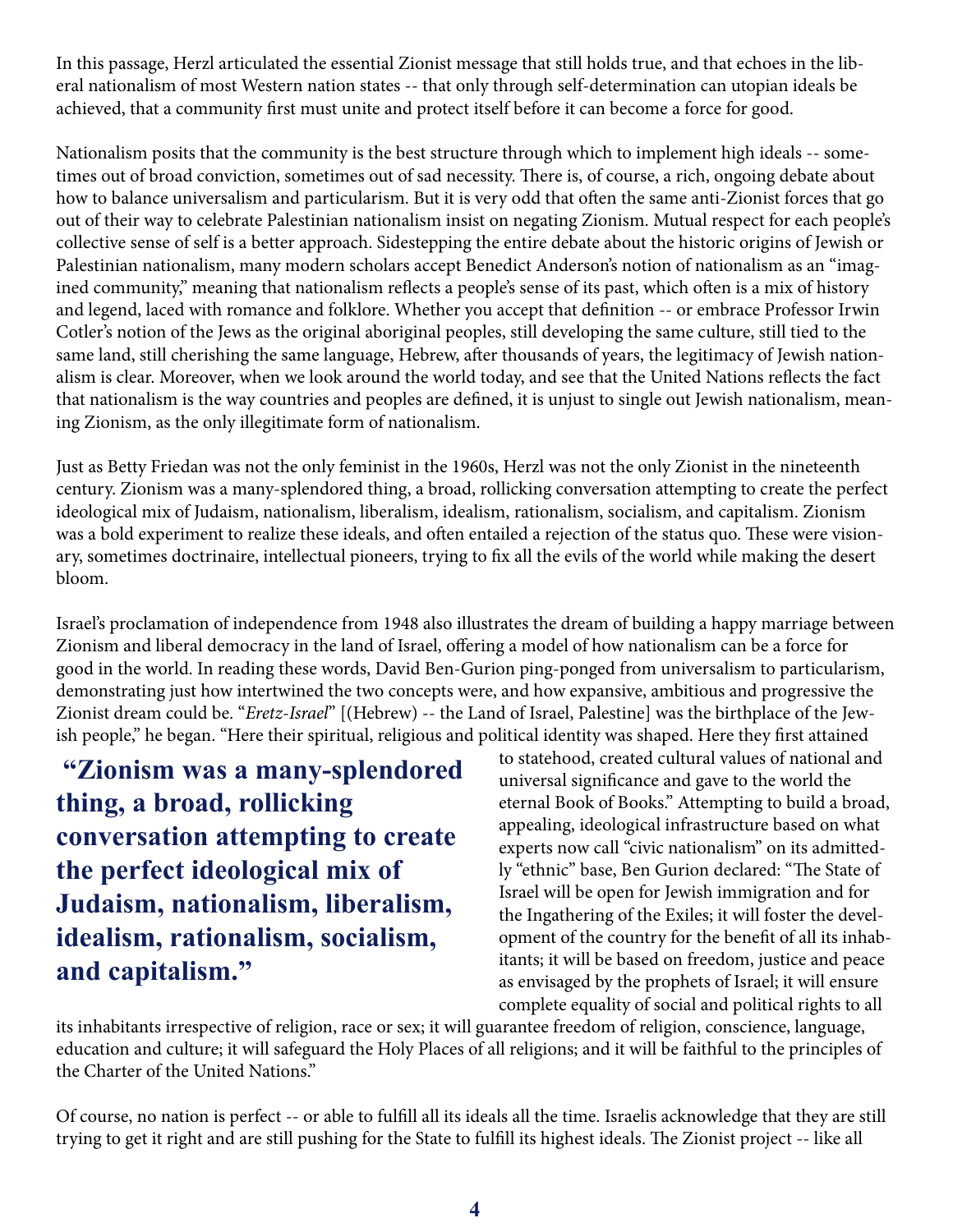great nationalist projects -- remains a work in progress. Still, Zionism's legitimacy should be respected and its accomplishments hailed -- as Israelis and others celebrate the nation's many liberal, democratic strengths while working to address the remaining challenges.

# **III. Does The Jewish State Have International Legitimacy?**

As shown above, Jews constitute a people, not just a religious group, and have maintained a deep and continuous attachment to their historic homeland, Israel, for millennia. While a moral or just claim to national sovereignty does not automatically confer international legitimacy, the fact is that Jewish national self-determination in the modern State of Israel has been recognized by scores of countries and numerous international forums. Such recognition provides the state of Israel with clear and unequivocal international legitimacy.

By understanding that the Jews are a people, not just a religion, we can begin to understand that a Jewish state is not necessarily a theocracy, but can be -- and in this case is -- a democracy. Moreover, many modern democracies have majority populations that express their particular cultural and religious heritage in the public square, as part of their fulfillment of their natural rights of self-determination.

The general right of self-determination for all peoples is enshrined in the International Covenant on Civil and Political Rights and the International Covenant on Economic, Social, and Cultural Rights. Numerous international documents specifically have recognized and legitimized the Jewish peoples' right to national self-determination in Israel.

Zionism, the movement of Jewish nationalism, began in its modern form in the 19th century, as the very idea

of nationalism began to spread throughout Europe. In the 20th century, international proclamations and commissions validated this movement. The Balfour Declaration of 1917, which called for "establishment in Palestine of a national home for the Jewish people," was endorsed by the U.S. Congress in 1922 and formally adopted by the Council of the League of Nations in July 1922 that established the British Mandate for Palestine. The Mandate's preamble recognized the "historical connection of the Jewish people with Palestine" and the "grounds for reconstituting their national home in that country."

Any ideas of creating a bi-national, Jewish-Arab state in Palestine were quickly discarded as the local Palestinian community reacted violently to the Mandate. A massacre of Jews took place in Hebron in

**"The UN General Assembly in 1947, by a vote of 33-13 (10 abstentions), adopted the Partition Resolution 181 that called for the creation of a Jewish and an Arab state in Mandatory Palestine. Thus, the UN extended its formal imprimatur to the notion of a Jewish state, something it has not done with other states."**

1929, and this community was exiled from a city where there had been a continuous Jewish presence since the time of the Bible. Great Britain convened the Peel Commission in 1936 following a particularly severe outbreak of Arab violence. The Commission issued a report the following year, which argued that the best arrangement in Mandatory Palestine would be partition leading to creation of a "Jewish State."

The concept of one democratic, bi-national state for Jews and Palestinians continues to hold appeal in some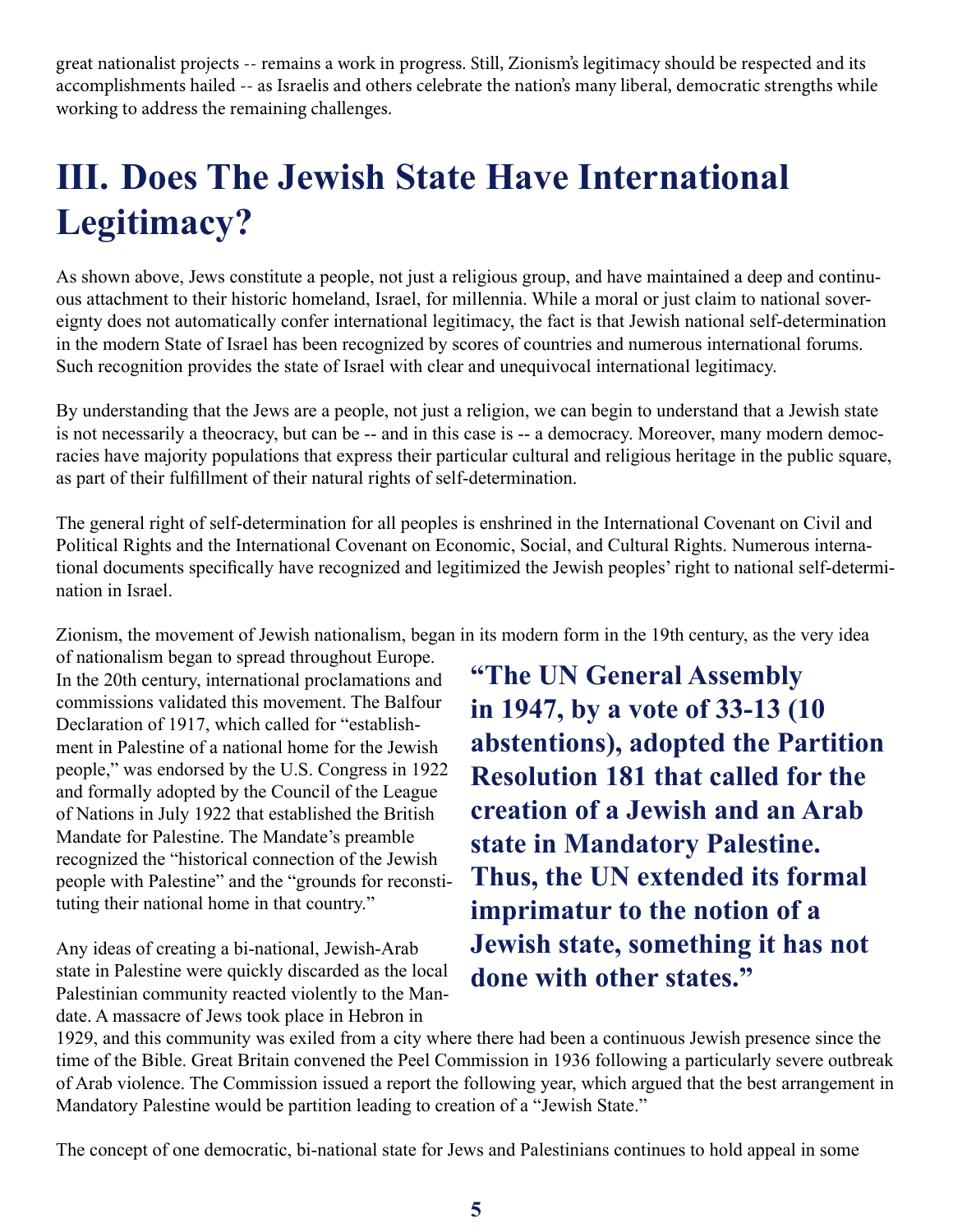quarters. But Jews and Palestinians represent such fundamentally different national groupings, with distinctive languages, cultures, religious traditions and historical narratives that trying to meld them into a cohesive state unit would be a prescription for endless strife. The leadership of both peoples recognize -- as the international community understood even during the days of the British Mandate -- separation is by far the preferred course of action. Indeed, the United Nations Special Committee on Palestine (UNSCOP), whose report formed the basis of the later UN partition resolution, explained that, "Only by means of partition can these conflicting national aspirations find substantial expression and qualify both peoples to take their places as independent nations in the international community and in the United Nations."

As a result, the UN General Assembly in 1947, by a vote of 33-13 (10 abstentions), adopted Resolution 181 that called for the creation of a Jewish and an Arab state in Mandatory Palestine. Thus, the UN extended its formal imprimatur to the notion of a Jewish state, something it has not done with other states. Israel's formal application for membership in the UN, as submitted to the Security Council, referred to "the natural and historic right of the Jewish people to independence in its own sovereign state."

U.S. administrations and Congresses down through the years consistently supported the concept of Jewish statehood. In his landmark speech in Jerusalem in March, 2013, President Obama declared, "for the Jewish people, the journey to the promise of the state of Israel wound through countless generations. It involves centuries of suffering and exile, prejudice and pogroms and even genocide. Through it all, the Jewish people sustained their unique identity and traditions, as well as a longing to return home. And while Jews achieved extraordinary success in many parts of the world, the dream of true freedom finally found its full expression in the Zionist idea -- to be a free people in your homeland… Meanwhile, Palestinians must recognize that Israel will be a Jewish state and that Israelis have the right to insist upon their security."

Peace agreements have been reached between Israel and two of its Arab neighbors -- Egypt and Jordan -- and the Oslo Accords of 1993 provide a framework for resolving the Israeli-Palestinian conflict. The wider Arab world has expressed an interest in normalizing relations with Israel contingent on an Israeli-Palestinian peace agreement. Yet many extremist elements remain, refusing to recognize the legitimacy of Jewish national self-determination in the state of Israel, arguing erroneously that Jews are foreign interlopers undertaking a classic European colonial strategy and displacing the native population.

Indeed, it is this reluctance to accept Israel's legitimacy that led the Arab states, following Yasser Arafat's lead, to orchestrate the 1975 UN General Assembly Resolution 3379 equating Zionism with racism, singling out one form of nationalism, Jewish nationalism, in the forum of nationalisms, as somehow illegitimate. [That obscene resolution was rescinded overwhelmingly in 1991]. The extremists' refusal, which makes the task of achieving peace much more difficult, is ironic in light of the Arab world's insistence on recognition for Palestinian national rights. Again, mutual respect and recognition should be our standard. Moreover, it is simply not true that recognizing Jewish national self-determination in Israel is an endorsement of discrimination against the country's Palestinian Arab citizens, [as will be explained in the next section].

Despite the historical enmity toward the Jewish state by anti-Zionists, Israel since the 1990s formally has recognized the legitimate right of the Palestinian people to national self-determination in the West Bank and Gaza, what today is called "the two-state solution." Essentially, this builds on the territorial compromise solution proposed by the UN in 1947, which was accepted at that time by the Jews and rejected by Arab rejectionists who chose to fight Israel rather than compromise.

According to the 1993 Oslo Accords, the specific "permanent status" issues of borders, refugees, settlements, security, water and Jerusalem are to be determined through direct negotiations. However, even if the parties reach a formal agreement on these issues, a lasting peace based on genuine reconciliation is not likely to be achieved without mutual recognition of both peoples' legitimate right of national self-determination.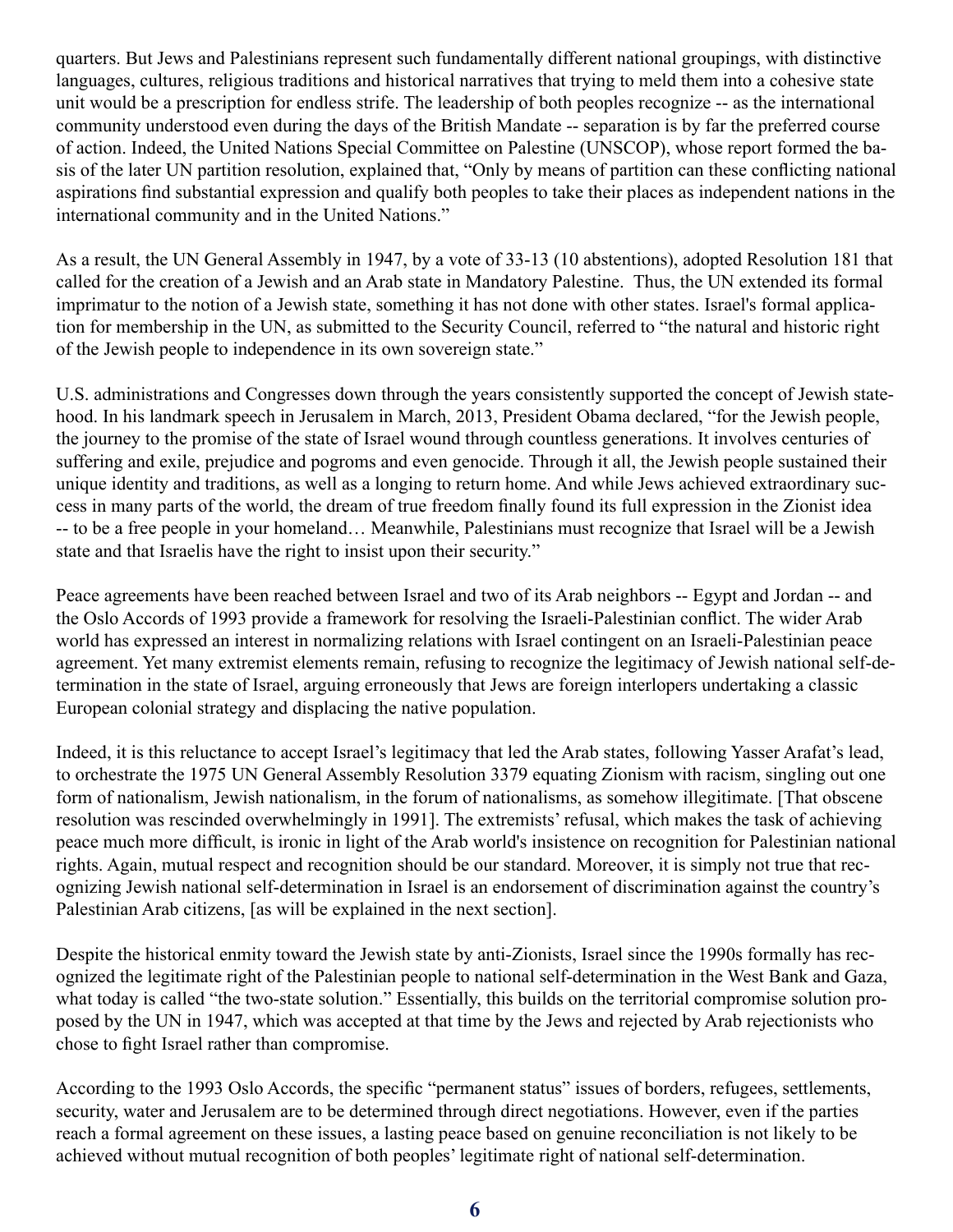#### **IV. Is Israel's Law of Return Consistent With International Law?**

International law imposes numerous requirements on the behavior of states. However, in one area, every state, based on the principle of sovereignty, retains virtually unfettered authority to decide who will be considered its national or citizen. In order to fulfill its mission of serving as the nation state of the Jewish people, Israel has the right, indeed the obligation, to define the boundaries of its membership or citizenship. However, there is one caveat to this principle of sovereignty and citizenship. In recent decades, the idea of requiring a 'genuine link' or 'bond of attachment' between an individual and the state of his citizenship has begun to emerge as a generally accepted criterion in international law.

Israel's nationality law provides for multiple ways of acquiring citizenship, including through naturalization and birth to an Israeli citizen. These provisions apply equally to Jews and non-Jews. In addition, just as other countries express preferences through various fast-tracks for returning nationals, Israel has a Law of Return that enables any Jew to acquire automatic citizenship unless his presence in the state poses a threat to public health or security. It is this aspect of Israel's nationality law that has come under intensive criticism as discriminatory, racist and/or a breach of the requirements of a democracy. But does this preferential nationality provision, directed specifically to Jews, justify such criticism?

The basic legal instrument advancing the principle of nondiscrimination is the 1965 International Convention on the Elimination of all Forms of Racial Discrimination. Racial discrimination is defined as any distinction… or preference based on race, color, descent, or national or ethnic origin." Essentially, this is an admonition to states

**"David Ben-Gurion declared, 'the State does not grant the right of return to the Jews of the Diaspora. This right preceded the State; this right built the State; its source is to be found in the historic and never-broken connection between the Jewish people and the homeland.'"**

that they are not permitted to enact legislation that discriminates among their citizens on the basis of these defined categories. While religion is not included, it is likely that international law would proscribe discrimination on that basis as well. At the same time, the Convention departs from the general principle by providing that state laws dealing with "nationality, citizenship, or naturalization" are not to be affected as long as they do not discriminate against any particular nationality. By giving preferred status to Jews alone, there is no discrimination against Palestinians or anyone else because no particular group is being singled out for exclusion. In short, preferential treatment -- or affirmative action -- does not equal discrimination.

In the U.S. context -- a relatively young country made up of immigrants seeking to forge new identities -- the idea of extending citizenship preference to former Americans

seems out of place, although American immigration law does favor certain political refugees as well as some categories of wealthy immigrants. But the U.S. is not the only model. Israel is hardly alone among democracies in Europe and elsewhere in offering preferential treatment in this arena. The German constitution offers automatic citizenship to refugees and displaced persons of German ethnic origin from the Former Soviet Union and Eastern Europe -- individuals who for many generations had no geographic or civic relationship with the state. Greece's citizenship law confers special advantages on ethnic Greeks, including dispensing with the residency requirement for naturalization purposes. Finland repatriates ethnic Finns from the former Soviet Union. In Poland, anyone whose Polish origin is confirmed in accordance with its constitution may settle permanently in that country. The Irish nationality law empowers the Ministry of Justice to grant an exemption from naturalization prerequisites when the applicant is of 'Irish descent or Irish associations.' The Armenian Constitution enables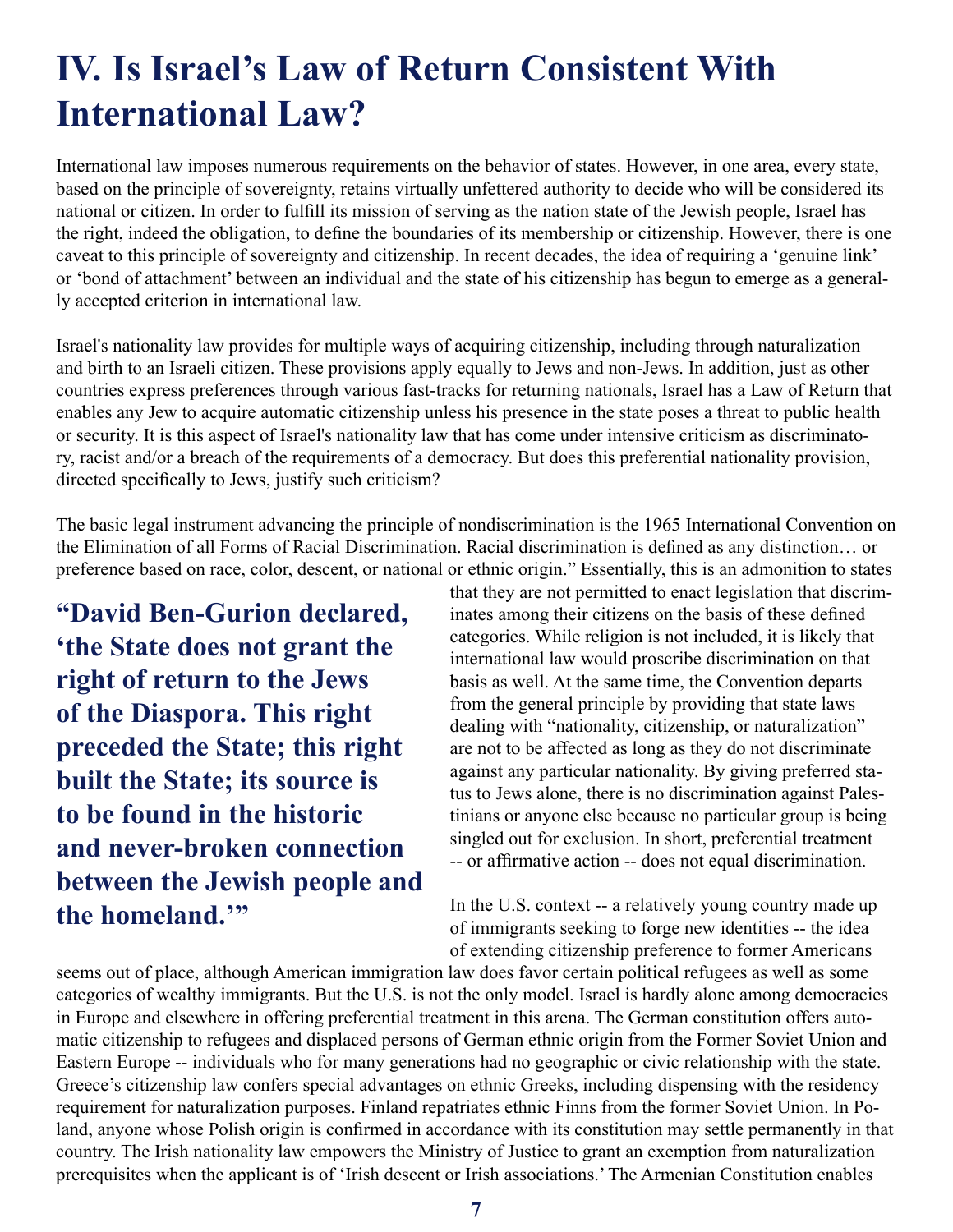those with Armenian descent to obtain citizenship through a shortened procedure.

In addition, since Jews are a people that anyone can join through conversion -- irrespective of their race, previous religion or nationality -- it cannot be argued reasonably that the Law of Return is racist. The charge that Israel is an apartheid state similar to South Africa in the 1970s and 80s, which, unfortunately, can be heard too often in the public square these days, ignores the skin color-based discrimination that occurred in South Africa and rings completely hollow to anyone who has ever visited Israel and seen its racially heterogeneous society firsthand. Injecting race talk into the national clash between Israelis and Palestinians, when there are darkskinned Israelis and light-skinned Palestinians, is simply inflammatory and an obstacle to peace and mutual respect.

Explaining the Law's background to the Knesset, and reflecting the moral right of the Jewish people to establish a state in the Land of Israel, David Ben-Gurion declared "the State does not grant the right of return to the Jews of the Diaspora. This right preceded the State; this right built the State; its source is to be found in the historic and never-broken connection between the Jewish people and the homeland." In other words, the 'genuine link' between the Jewish people and their historic homeland and the modern State of Israel, as described in detail elsewhere in this primer, is the very essence of the Zionist enterprise. More recently, the acclaimed Israeli writer AB Yehoshua -- noting that the international community recognized the need for a Jewish state to serve as a refuge -- emphasized that the Law of Return essentially is linked to Israel's founding, its mission and its core identity.

In other words, the link, or its potential, exists within every Jew, and becomes expressed in the form of Israeli citizenship when exercised under the Law of Return. This in no way diminishes the connection between Jews who have not chosen to become Israeli nationals and the countries of their citizenship. Indeed, many Jews who have taken Israeli citizenship choose also to retain citizenship in their countries of origin if such an arrangement is permitted.

Palestinian advocates and others profess a "right of return" of Palestinian refugees and all their descendants to Israeli towns and villages from which they fled in the 1948 and 1967 conflicts, along with a right to acquire Israeli citizenship. The similar language of the Palestinian "right of return" and Israel's Law of Return sometimes creates confusion. They are totally different. The Palestinians ground their claims to refugee return in UN General Assembly Resolution 194, which was adopted at the end of 1948. According to the Resolution (non-binding because it was passed in the General Assembly, not the UN Security Council), the refugees "should [not shall] be permitted" to return to their homes at the "earliest practicable date" and this applies only to those "wishing to... live at peace with their neighbors."

Clearly then, there is no "right of return" -- only a UN recommendation from 65 years ago for Israel to admit refugees from that period willing to live in peace, certainly not their descendents. No other refugee group has ever had refugee status treated as something that can be inherited, passed on from one generation to the next. Israel is under no obligation to be inundated with millions of Palestinians -- which would de facto and ultimately de jure -- lead to the dissolution of Israel as a Jewish majority state -- i.e., the end of the Zionist enterprise.

We certainly empathize with the suffering of Palestinian refugees who were displaced from their homes during periods of armed conflict in the region. Yet it is clear that a humanitarian resolution of the Palestinian refugee issue must be addressed in the context of the two-state solution, Israel and Palestine. As all permanent status matters such as borders, security, settlements and Jerusalem, this should be done in the context of direct negotiations between the parties.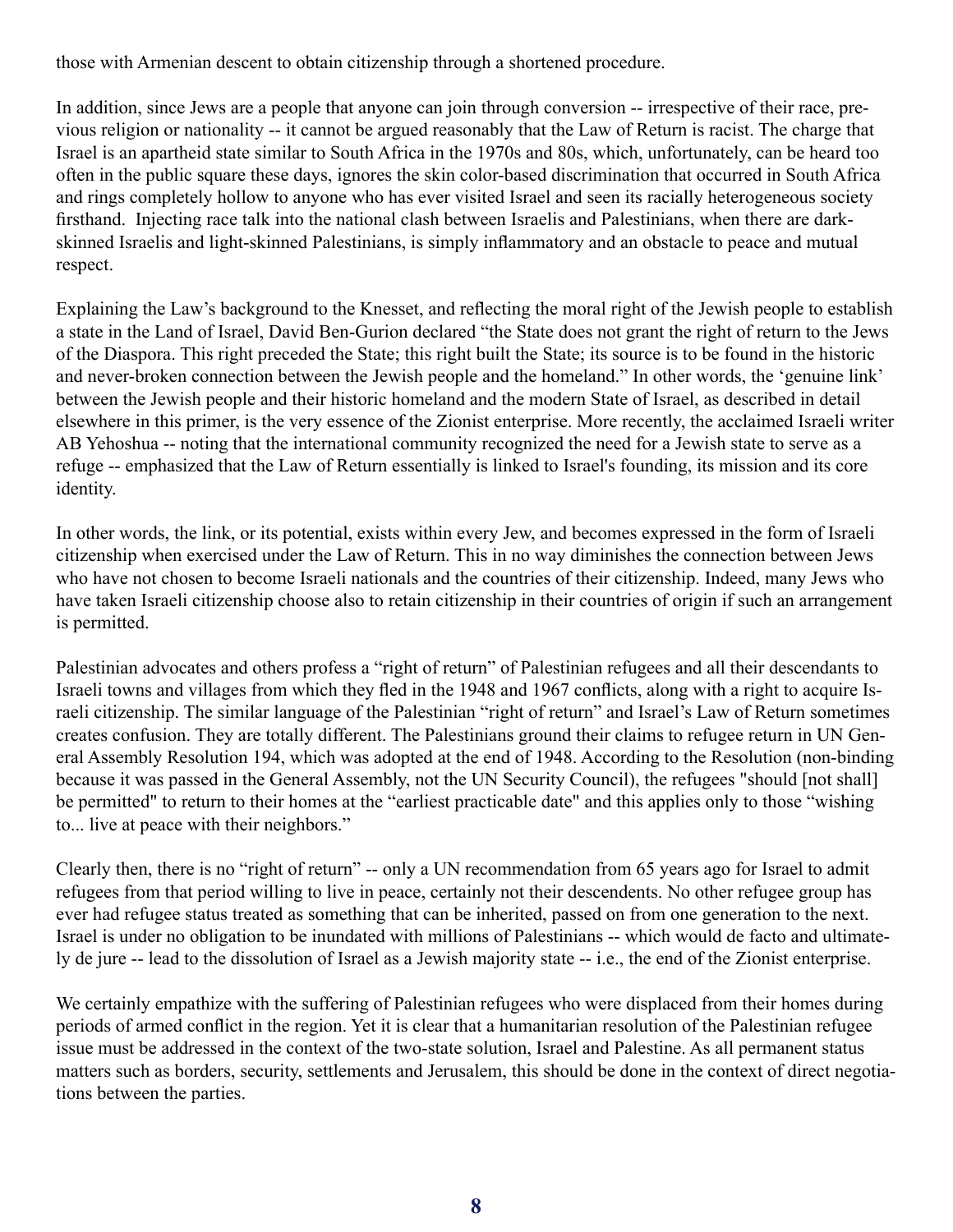## **V. Does the Existence of a Sizable Non-Jewish Minority Contradict Israel's Identity as Jewish and Democratic?**

In the world of pluralistic and liberal democracies, Israel, as many other countries, celebrates and cultivates its majority culture while remaining dedicated to preserving full equality for all of its citizens. There is no contradiction in keeping Israel's Jewish and democratic character, even with a sizable non-Jewish minority citizenry comprised mostly of Palestinian Arabs, as distinct from Palestinians in the West Bank, Gaza and parts of Jerusalem who are not citizens. Israel can be -- and is -- both the nation state of the Jewish people and a state of all its citizens.

While addressing the challenge of rebuilding the Jewish State of Israel, the country's Declaration of Independence calls for "complete equality of social and political rights" of all its inhabitants "irrespective of religion, race or sex," and guarantees "freedom of religion, conscience, language, education and culture…"

The term "Jewish State of Israel" sometimes is understood, or misunderstood, to mean that Israel is a theocracy.

What this indicates in reality is that, in the public sphere, Israel may reflect its core mission of serving as the nation state of the Jewish people. For example, in the U.S., Sunday is chosen as the official day of rest because of the majority Christian population. In Israel, it is Saturday, the Jewish Sabbath. At the same time, as a liberal democracy, Israel should always strive to assure equal rights for all its citizens. As with many other sets of principles in democracies, this duality of majority rule versus protection of individual rights, especially of minorities, sometimes can create tensions. In the U.S., the Bill of Rights, as interpreted by the Supreme Court, protects minority rights against

**"The term 'Jewish State of Israel' sometimes is understood, or misunderstood, to mean that Israel is a theocracy. What this indicates in reality is that, in the public sphere, Israel may reflect its core mission of serving as the nation state of the Jewish people."**

the majority. Similarly in Israel, when called into question, this non-discrimination principle has been enforced over the years by Israel's independent and highly respected judiciary.

For example, in the Kaadan case (2000), the Supreme Court considered a situation in which an Arab citizen was denied the right to buy State-owned land after it had been transferred to the Jewish Agency and Jewish National Fund. The Court ruled that these Zionist institutions, which are geared toward development of Jewish settlement in Israel, cannot be used to get around the fundamental obligation to treat all citizens equally. "True, a special key to enter the house is given to the members of the Jewish people [Law of Return]. But once somebody is in the house as a citizen under the law, he enjoys equal rights, just like all the other members of the household… Hence there is no contradiction whatsoever between the values of the state of Israel as a Jewish and democratic state, and complete the quality between all of its citizens."

Another Supreme Court ruling, after it found a disparity in allocation of state budget resources for housing projects, determined that the Arab community in Israel must be given its pro rata share of those resources. "The State's resources whether land or money or other resources belong to all citizens; and all citizens are entitled to enjoy them according to the principle of equality…"

Living as a national or ethnic minority within a majority culture is never easy. The situation of Israel's Palestin-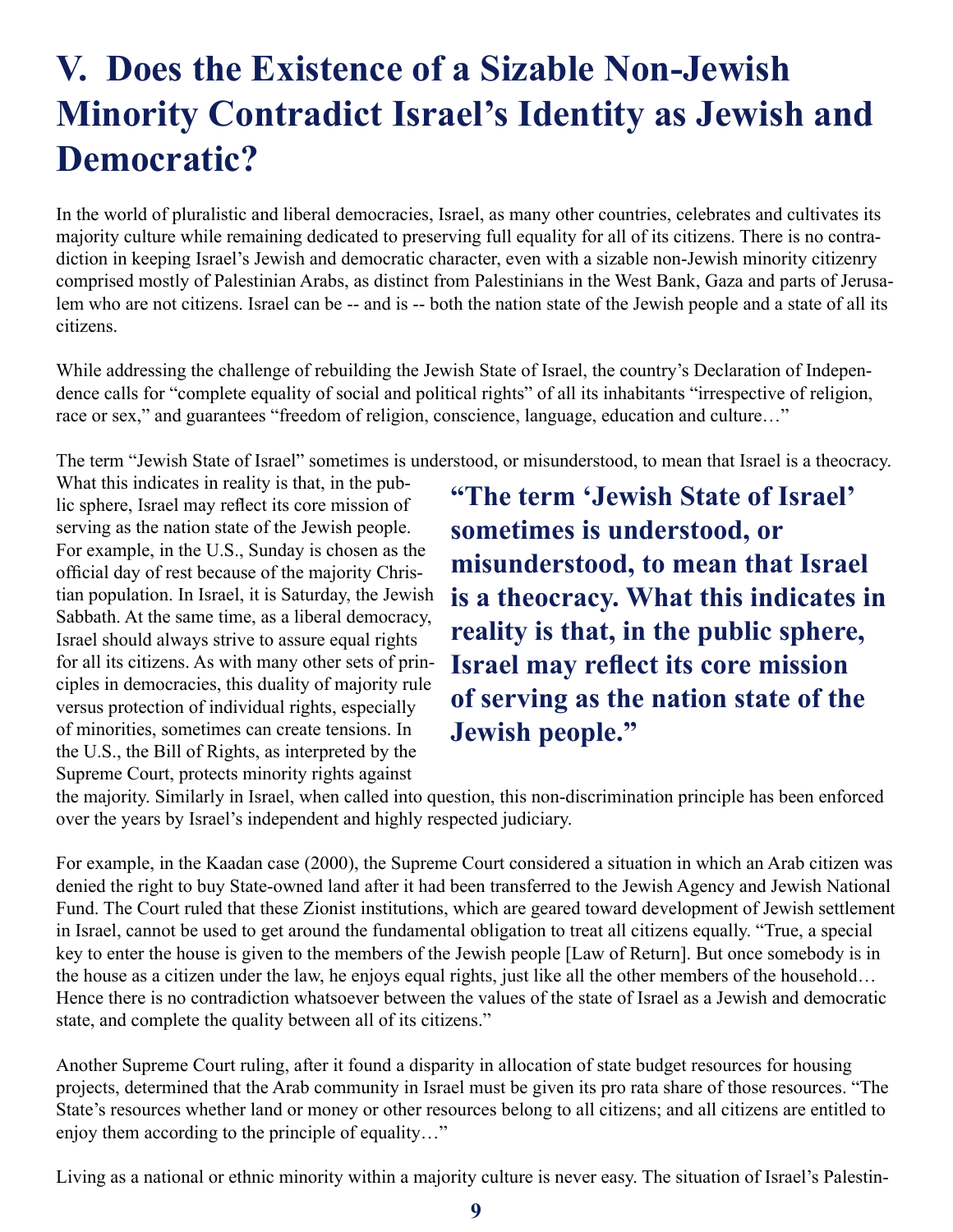ian Arab citizens is especially challenging, both ideologically and practically. They do face de facto discrimination in the workplace and in allocation of state resources and Israel's government should be expected to do much more to address this issue.

Nevertheless, Israel's Arab citizens participate without hindrance in local and national elections. They are members of Israel's parliament, the Knesset, where they exercise freedom of speech, either to support or vigorously oppose government policies. They are represented in the judiciary, including on the Supreme Court; serve as Israel's representatives abroad; and, at least in one instance, as a minister in Israel's government [Raleb Majadele, Minister of Science, Culture and Sport in Prime Minister Ehud Olmert's cabinet].

Israel is not unique in possessing this dual identity. The constitution of Slovenia, a new Eastern European democracy and member of the European Union, states --"Slovenia is a state of all its citizens and is founded on the permanent and inalienable right of the Slovenian nation to self-determination…" As in Israel, the distinction is made between the rights of citizenship and the state's national character.

This concept found expression in a resolution adopted in 2006 by the Parliamentary Assembly of the Council of Europe. The Council acknowledged "that in some… member states, the concept of 'nation' is used to indicate citizenship… while in some other member states the same term is used in order to indicate an organic community speaking a certain language and characterized by a set of similar cultural and historic traditions, similar perceptions of its past, similar aspirations for its present and similar visions of its future."

That said, the situation has been difficult and Israel's Arab citizens have not always received the non-discriminatory treatment they deserve. Israel has been forced to engage in wars of self-defense and a struggle against terrorism through its entire 65 years of existence. In recent years, there has been a marked rise in the assault on Israel's legitimacy. While not excusing discrimination, this reality, no doubt, is a factor in causing it. In addition, it is hard to come up with an example of any state with a minority ethnic or religious population virtually free of any discrimination. While the inherent tension of balancing Israel's dual identity as nation-state of the Jewish people and state of all its citizens remains, the struggle to fulfill the promise of full equality made in the Declaration of Independence is ongoing.

## **Conclusion**

No state is perfect, no form of nationalism ideal. All of us who care about Israel, albeit from different parts of the political spectrum, are encouraged to articulate visions that seek to make Israel the best country it can be, expressing its Jewish character while championing its democratic ideals, balancing out conflicting tensions while addressing real world challenges. We hope here to have offered some perspectives, some context, certainly not trying to defend every Israeli policy and action, but repudiating the tendency to take policy disagreements and escalate them into assaults on Israel's very right to exist.

These are all complex questions. The best way to continue the conversation -- and to elevate the discourse around Israel, Zionism, democracy and liberalism -- is to follow the traditional Jewish dictum from the Passover *Haggadah* -- *Tzeh ulmad* -- go and learn and struggle and engage and perfect.